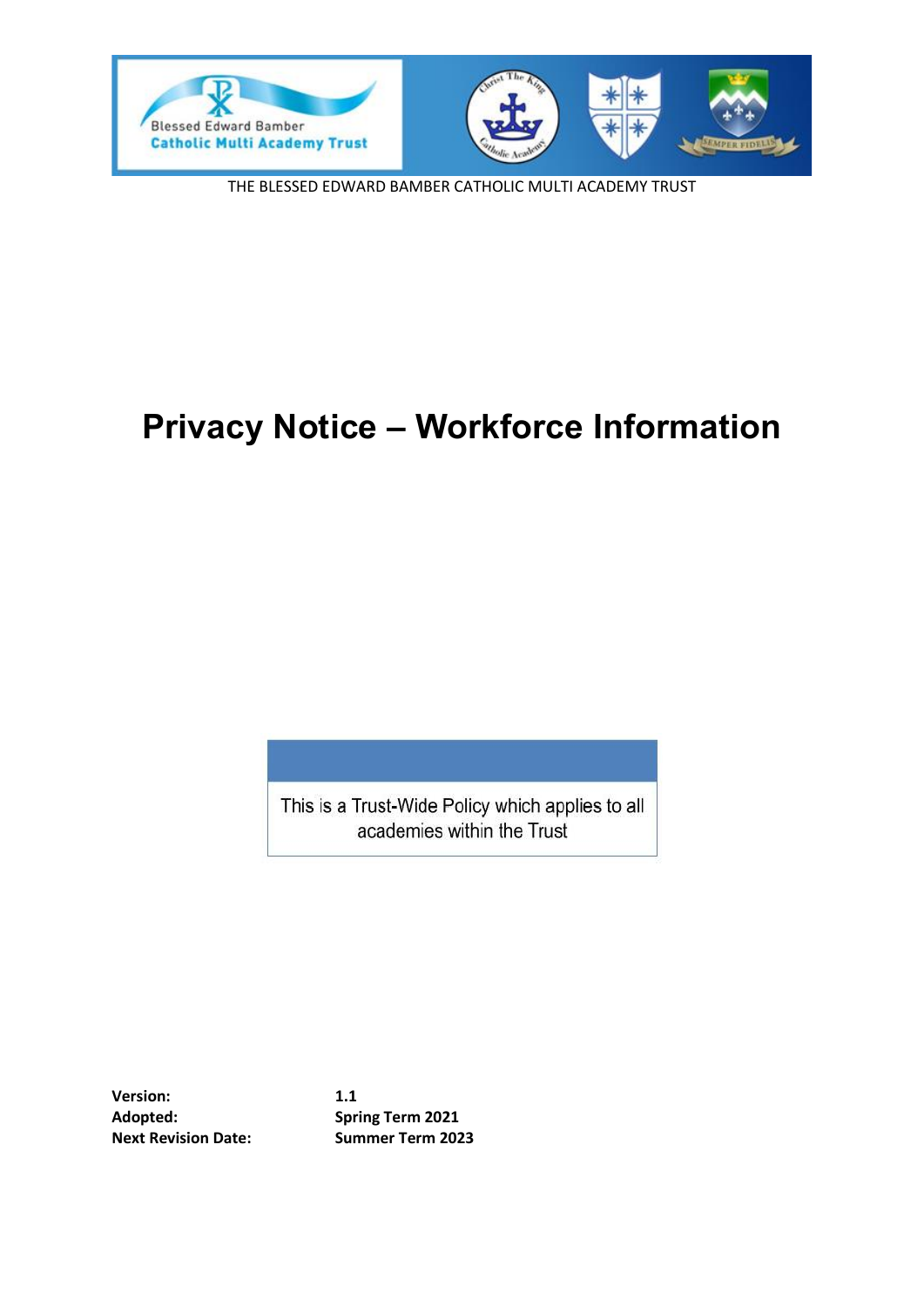# **How we collect workforce information**

We collect workforce information via application forms at the start of your employment and in the course of your employment through routine activities such as performance reviews.

Workforce data is essential for the performance of your contract and the schools' operational use. Whilst the majority of workforce information you provide to us is mandatory, some of it is requested on a voluntary basis. In order to comply with the data protection legislation, we will inform you at the point of whether you are required to provide certain personal information to us or if you have a choice in this.

# **Categories of information**

The categories of school workforce information that we collect, process, hold and share include:

- Personal information (such as name, employee or teacher number, contact details)
- Characteristics information (gender, age, ethnic group)
- Contract information (such as start dates, hours worked, post, roles and salary information)
- Work absence information (such as number of absences and reasons)
- Qualifications (and, where relevant, subjects taught)
- Relevant medical and emergency contact information
- Payroll information (bank details and national insurance number)
- Video information captured by CCTV for security purposes
- Biometric information

## **Why we collect and use this information**

We use school workforce data to:

- Enable the development of a comprehensive picture of the workforce and how it is deployed
- Inform the development of recruitment and retention policies
- Enable individuals to be paid
- Enable individuals health and safety
- Enable individuals personal development
- Meet our statutory requirements

#### **The lawful basis on which we use this information**

We collect and use selected workforce information under the lawful basis of article 6(1)(b) performance of a contract as we process your personal information as part of your employment contract.

We collect and use selected workforce information under the lawful basis of article 6(1)(c) legal obligation where it is necessary to use your personal information to comply with the law e.g. health & safety, HMRC returns. In exceptional circumstances the lawful basis of article 6(1)(e) vital interests may be relied on where we need to protect an employee's life e.g. the emergency services.

# **Who we share workforce information with**

We routinely share workforce information with:

- the Department for Education (DfE)
- third parties who we have engaged to deliver training and development